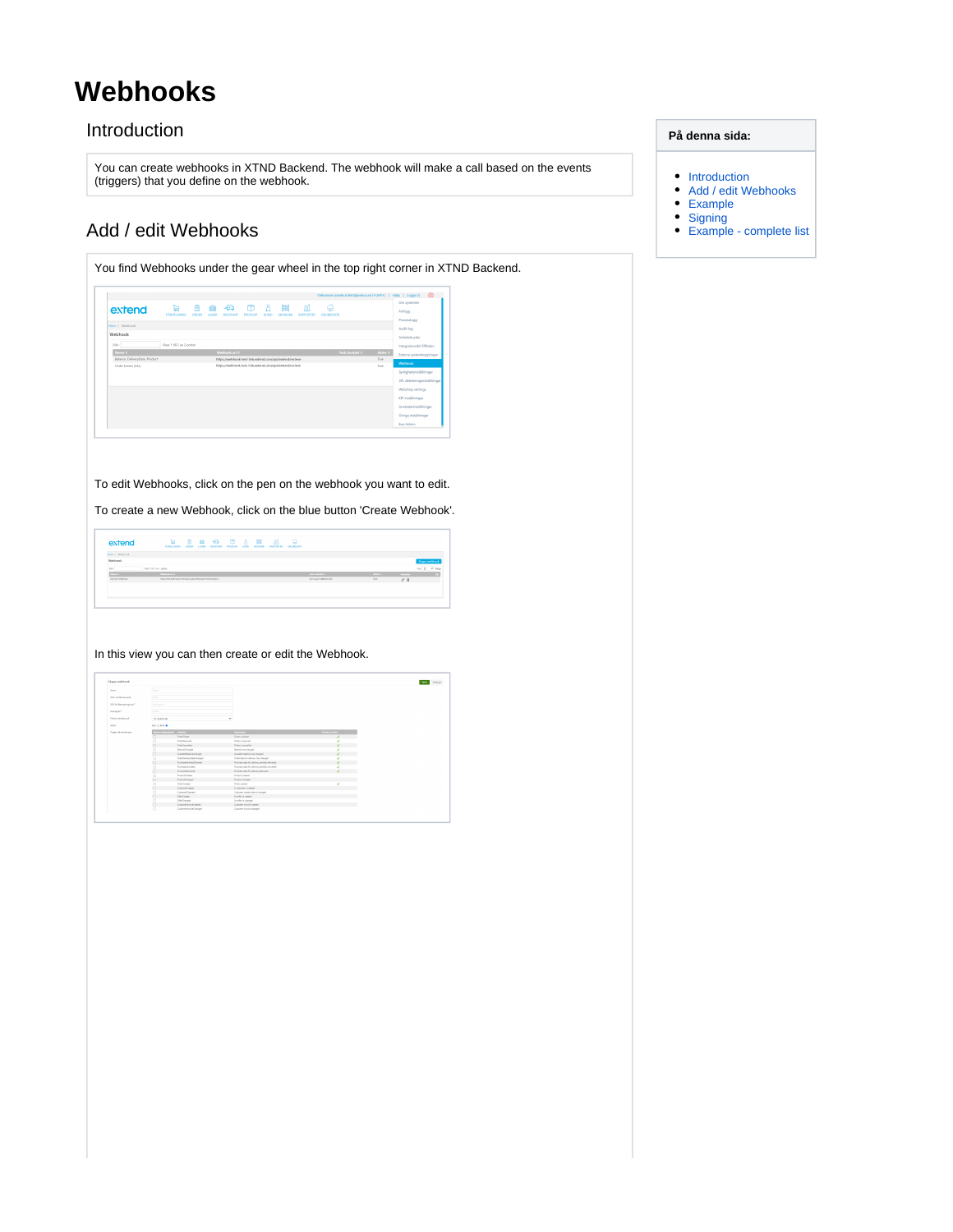| Name:                                      | The name is a public name that you add to the hook, used in the list of hooks, so you can<br>identify the hook.                                                                                                                                                                                                                                |
|--------------------------------------------|------------------------------------------------------------------------------------------------------------------------------------------------------------------------------------------------------------------------------------------------------------------------------------------------------------------------------------------------|
| <b>Tech</b><br>conta<br>ct<br>(email<br>): | A email to a technical contact for the webhook.                                                                                                                                                                                                                                                                                                |
| Callb<br>ack<br>URL:                       | Here you add your URL to where we will send the webhook                                                                                                                                                                                                                                                                                        |
| <b>Secre</b><br>t:                         | Secret, here you add a secret. Extend Commerce will sign the body in the hook using<br>SHA256 with your secret. The signed value is added in request header 'ms-signature'. The<br>body should be verified before processing to avoid spam calls                                                                                               |
| <b>Filter</b><br>event<br>on:              | Here you can limit the hook on different warehouses. If you for example need to have a<br>hook on available balance, and your installation in XTND Backend handles several<br>warehouses. you can limit the hook to only handle balances for a specific warehouse.                                                                             |
| Aktivt:                                    | Sant / Falskt. True / False                                                                                                                                                                                                                                                                                                                    |
| <b>Trigg</b><br>er on<br>event<br>s:       | Here you mark on which events you want the Hook to fire on.<br>Following triggers are available:<br>• OrderPicked (Order is picked or delivered via direct delivery from supplier)<br>• OrderReserved (Order is send to warehouse for picking)<br>• OrderCancelled<br>• BalanceChanged<br>• AvailableBalanceChanged                            |
|                                            | • OrderDeliveryDataChanged (Order data for delivery has changed)<br>• PurchasePartiallyDelivered<br>• PurchaseCancelled<br>• PurchaseDelivered<br>• ProductCreated<br>• ProductChanged<br>• OrderCreated<br>• CustomerCreated<br>• CustomerChanged<br>• OfferCreated<br>• OfferChanged<br>• CustomerInvoiceCreated<br>• CustomerInvoiceChanged |
|                                            |                                                                                                                                                                                                                                                                                                                                                |

## <span id="page-1-0"></span>Example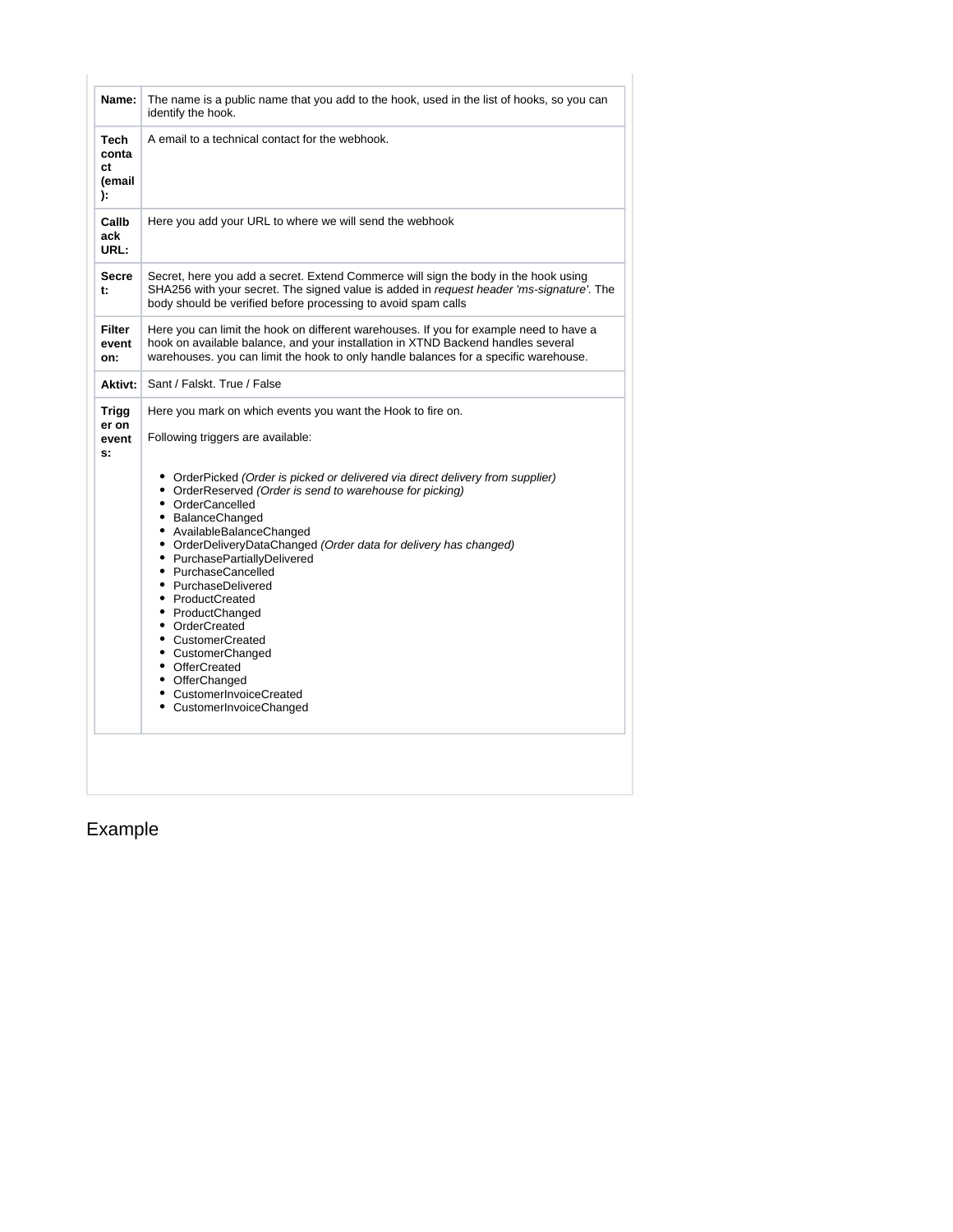| The content in Notifications array will be different depending on the Action:                                                                    |
|--------------------------------------------------------------------------------------------------------------------------------------------------|
| PurchasePartiallyDelivered:                                                                                                                      |
| {<br>"Id": "6e249eebb818463086ae0dda6eeba7b2",<br>"Attempt": 1,<br>"Properties":<br>{ "NotificationId": "3b3fd4a6-36d5-46fe-8a3f-e73532529db3" } |
| "Notifications": [<br>{<br>"Action": "PurchasePartiallyDelivered",<br>"Details":<br>{ "OrderNumber": "RP-101", "Warehouse": "GreenWarehouse" }   |
| }<br>l<br>}                                                                                                                                      |
| ProductCreated:                                                                                                                                  |
| {                                                                                                                                                |
| "Id": "13f078bcbe2243dc997655ed2cdbbdf7",                                                                                                        |
| "Attempt": 1,                                                                                                                                    |
| "Properties": {                                                                                                                                  |
| "NotificationId": "90c6340b-1f5c-49e0-9cee-45df5dd145c2"                                                                                         |
| },                                                                                                                                               |
| "Notifications": [                                                                                                                               |
| {                                                                                                                                                |
| "Action": "ProductCreated",                                                                                                                      |
| "Details": {                                                                                                                                     |
| "ProductNumber": "Financial Invoice"                                                                                                             |
| }                                                                                                                                                |
| }                                                                                                                                                |
| 1                                                                                                                                                |
| }                                                                                                                                                |

## <span id="page-2-0"></span>Signing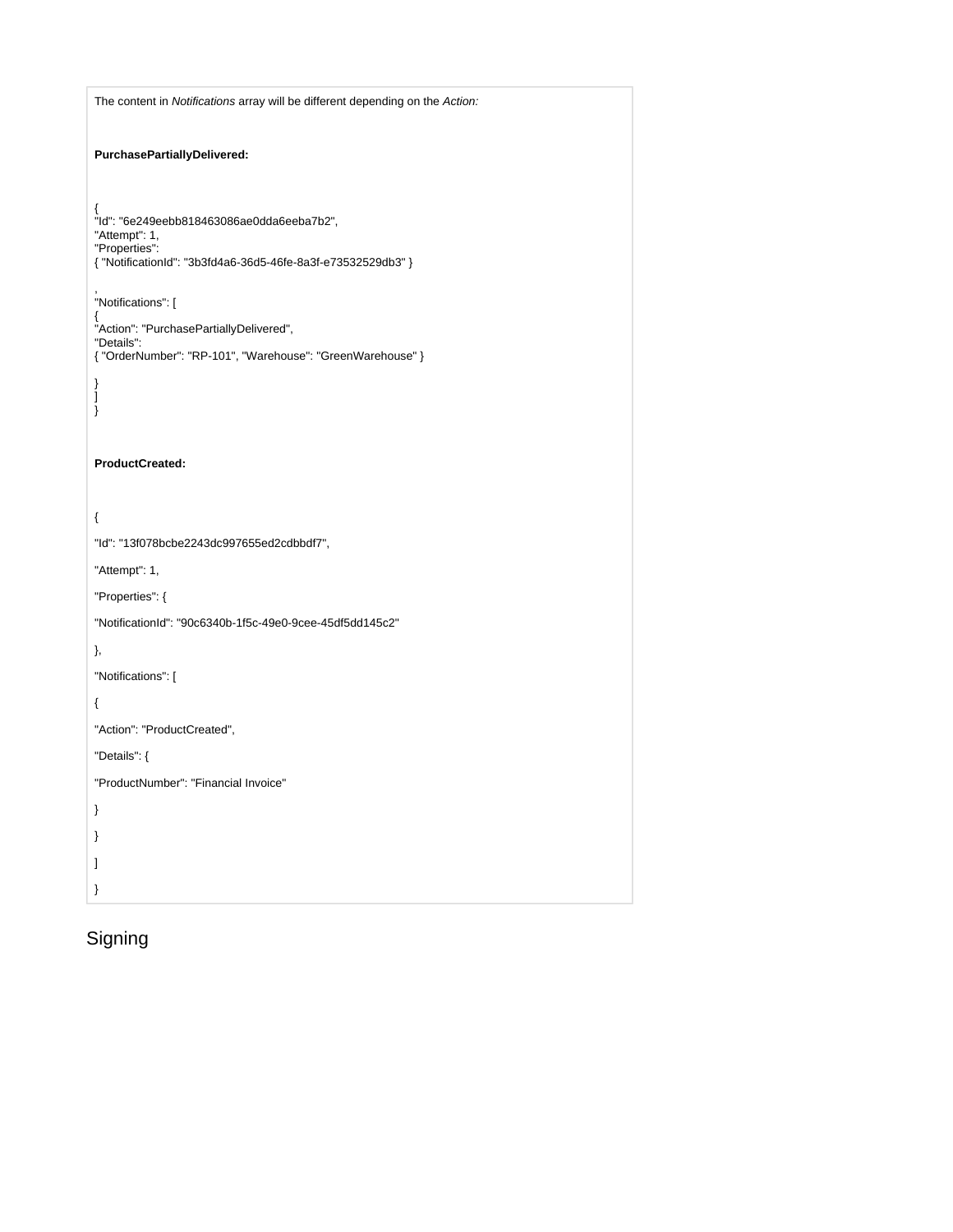| To make sure the webhook is sent by Extend Commerce it is signed. It is optional to use the signature<br>for verification.                                       |
|------------------------------------------------------------------------------------------------------------------------------------------------------------------|
| Body is signed using SHA256 with clientsecret. The signed value is added in header 'ms-signature'                                                                |
| ClientSecret:                                                                                                                                                    |
| Home / Web hook<br>Web hook                                                                                                                                      |
| <b>Web hook</b>                                                                                                                                                  |
| Callback url *<br>http://internaltestreceiver<br>3006B6D17C2449569EA05BF58A95722DE04A8509D5104205A71565682EEF2F27<br><b>Secret</b><br>Enabled<br>$\triangledown$ |
| Body: the full request body                                                                                                                                      |
| SignatureFromHeader. request header 'ms-signature'                                                                                                               |
| Sample pseudo code:                                                                                                                                              |
| byte[] secret = Encoding.UTF8.GetBytes(ClientSecret);                                                                                                            |
| using (var hasher = new HMACSHA256(secret))                                                                                                                      |
|                                                                                                                                                                  |
| ₹                                                                                                                                                                |
| byte[] data = $Body.ToByteArray();$                                                                                                                              |
| actualHash = hasher.ComputeHash(data);                                                                                                                           |
| }                                                                                                                                                                |
| byte[] expectedHash = FromHex(SignatureFromHeader).ToByteArray()                                                                                                 |
| if(IsSecretEqual(expectedHash, actualHash))                                                                                                                      |
| ₹                                                                                                                                                                |
| //process web hook                                                                                                                                               |
| }                                                                                                                                                                |
|                                                                                                                                                                  |
|                                                                                                                                                                  |
| Sample                                                                                                                                                           |
| ClientSecret = secret123                                                                                                                                         |
| $Body = {test': 'test2'}$                                                                                                                                        |
| BodyAsHex = 7B2774657374273A277465737432277D                                                                                                                     |
| $ms\text{-}sigmoid =$<br>sha256=25FB6994568A75CD233E04BA1C653AF1BF476041CC543AF04F82CAAC482C201A                                                                 |

<span id="page-3-0"></span>Example - complete list